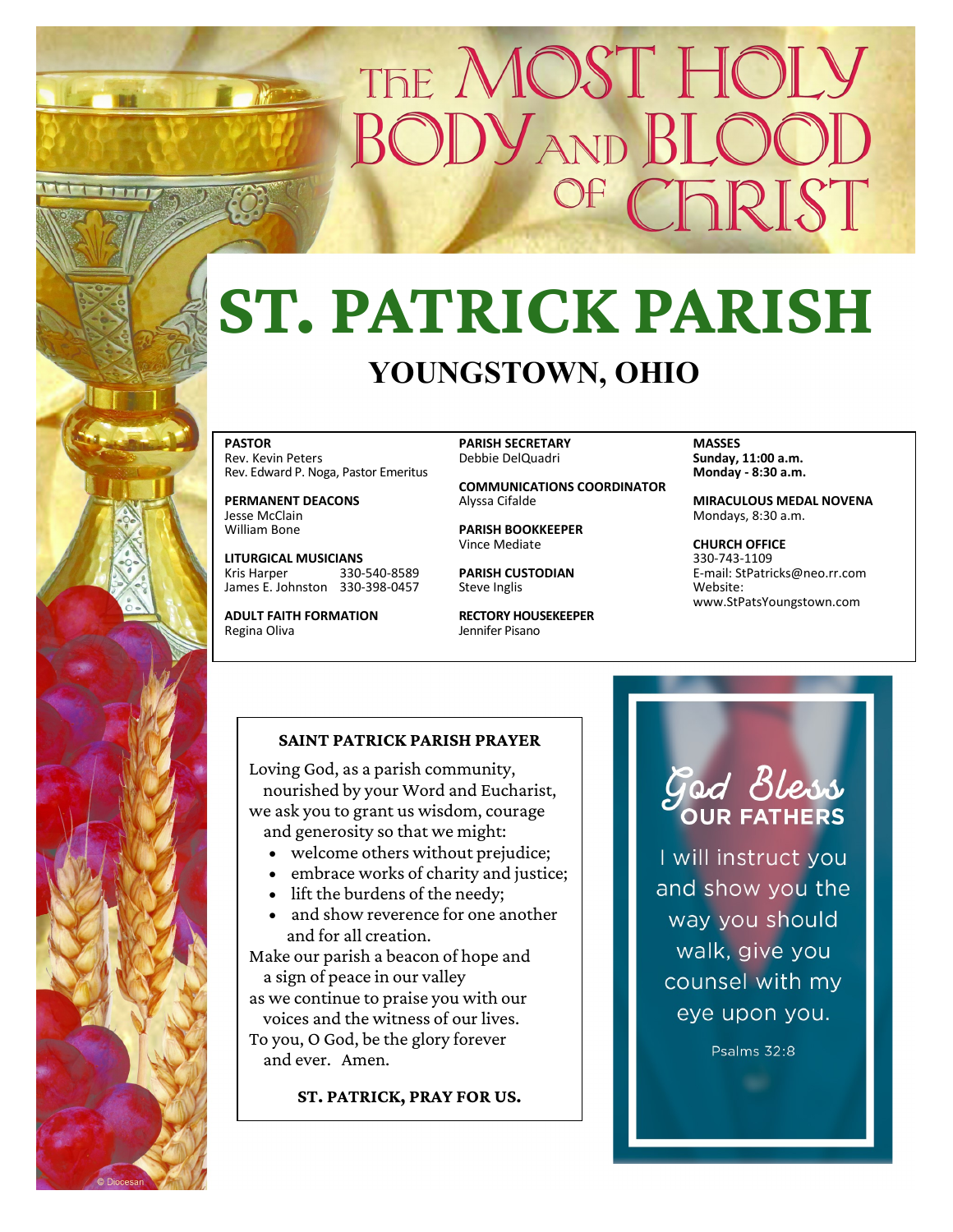## **From Fr. Kevin**

The miracle of the multiplication of



the loaves and the fishes has always generated a lot of discussion and speculation about what really hap-

pened in that deserted place where Jesus and the disciples gathered with the multitude. One school of thought is, of course, that it all happened just as it is written; that Jesus took a few fish and a few loaves of bread and miraculously turned them into hundreds of fish and hundreds of loaves of bread, maybe even thousands. Those who hold to this line of thinking reject any attempt to water down the miracle by offering some alternative explanation like, the numbers two and five, referring to the fish and the bread, really just being metaphors for some other, deeper meaning, and there really was more food there than we are led to believe. Or that the number 5,000 didn't literally mean 5,000, it just meant a lot of people. In that case, if there were fewer people and more food than the passage suggests, it could look like a miracle. Others might suggest that the miracle has more to do with the people's willingness to share what little they had with one another, and that in their generosity they found they had more than they needed. Some feel as though this miracle, and others, simply serve the purpose of proving that Jesus is truly God.

I've been out of school far too long to suggest that I know the right and only answer, and I'm not willing to dismiss any of these theories. With the passing of time we come to realize how much we don't know. But I'm also not above promoting yet another possibility based on my experience in these parishes, and the challenges faced by other parishes in our diocese these days. This is a theory which seems to reveal the powerful and miraculous effect that Eucharist, the Body and Blood of Christ, has on our lives. As the story goes, Jesus changed a little bit of fish and bread into a lot of fish and bread; enough to feed more than five thousand people and to have some left over. That's a pretty good miracle. But at the same time, he was able to get a multitude of people to hang out with each other. I would presume this multitude was made up of a significant number of strangers and competitors and enemies and those who would not normally get along or hang out with each other. But Jesus got them to sit down together and share a meal. He not only changed a little fish and a little bread into a lot, but he changed multitude into a community; he changed strangers into family. Having been through a parish merger, I think if I had to choose between multiplying fish and bread or unifying a divided community, I'd take my chances with the fish and bread. But luckily, I don't have

### to do either.

Bringing a community together as one body of believers doesn't happen in the pastor's office, or in the bishop's office. It doesn't happen at pastoral council meetings. It can't be mandated by a papal or episcopal document or decree. It happens at the altar, when bread and wine become Body and Blood of the One who calls us together on any given Sunday. Eucharist is the force that brings us together, it's the force that keeps us together, and it's the force that sends us out into the world to feed the multitudes we encounter with what little bit we have. We come together in Church either willingly or unwillingly. We come out of habit or out of desire. We bring our own sorrow and joy, our own pain and peacefulness, and we gather around the altar not as divided individual diners, but as a family united by the faith we share in common. We leave all that divides us at the door, and we open ourselves up together, to the healing and strengthening power of the Eucharist we share. What happens as we gather around the altar is no less a miracle than what happened in that deserted place of long ago. We come together as a family, and we are fed by the presence of the Lord ... to be nourished, to be unified, and to be sent out to live and to share the Good News of our salvation.

Blessings!!

## **PARISH LIFE FUNDRAISER**

The Parish Life Committee is selling raffle tickets for a \$500 Sheetz Gas Card! Tickets are \$5 each or 5 for \$20. The drawing will be held at our Parish Picnic. (Winner need not be present.) There will be an "Early Bird" drawing on Sunday, July 17 for a \$50 Rulli Brothers Gift Card, so get your tickets early!

## **NEXT SUNDAY'S READINGS**

First Reading: 1 Kings 19:16b, 19-21 Second Reading: Galatians 5:1, 13-18 Gospel: Luke 9:51-62